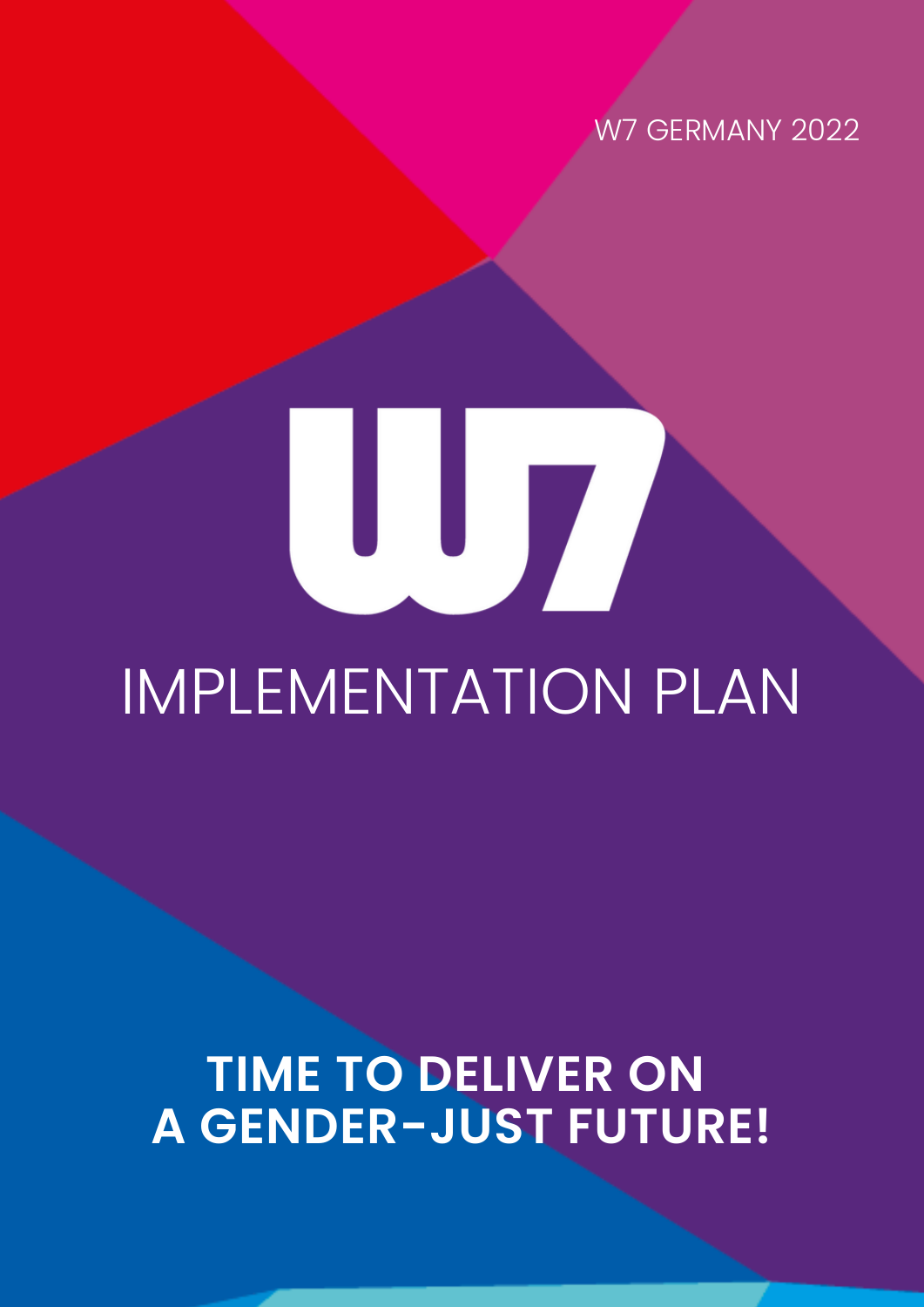#### /// PREAMBLE \*

W7 calls on G7 leaders to follow the principles of gender equality, peace and environmental integrity in all policy areas. Grounded in feminist principles of inclusion and intersectionality,\*\* \*\*\* W7 urges G7 leaders to promote and protect the human rights of all, to dismantle colonial, racist, and patriarchal power structures, and to allocate significant resources to women's rights and feminist organizations in order to achieve that vision. W7 calls on G7 leaders to focus on the needs and the lived realities of women, girls and marginalized groups, to promote their meaningful participation in decision-making processes, and to address the inequalities of underlying power structures. The W7 Implementation Plan positions gender equality as the central goal of all policy areas and takes a gender transformative and human rights-based approach.

\* SEVERABILITY CLAUSE: Responsibility for the observations and demands made in this document is borne by the W7 network according to the individual member's<br>respective remit and objectives. W7 is committed to producing a u

\*\* An intersectional approach calls for the deconstruction, targeting and overcoming of any structural and intersecting forms of discrimination along markers such as<br>gender identity, race, ethnicity, class, ability, nation

\*\*\* W7 recognizes that the same systems of patriarchy, rigid binaries, and archaic gender norms that oppress women also keep LGBTIQ\* people marginalized and excluded.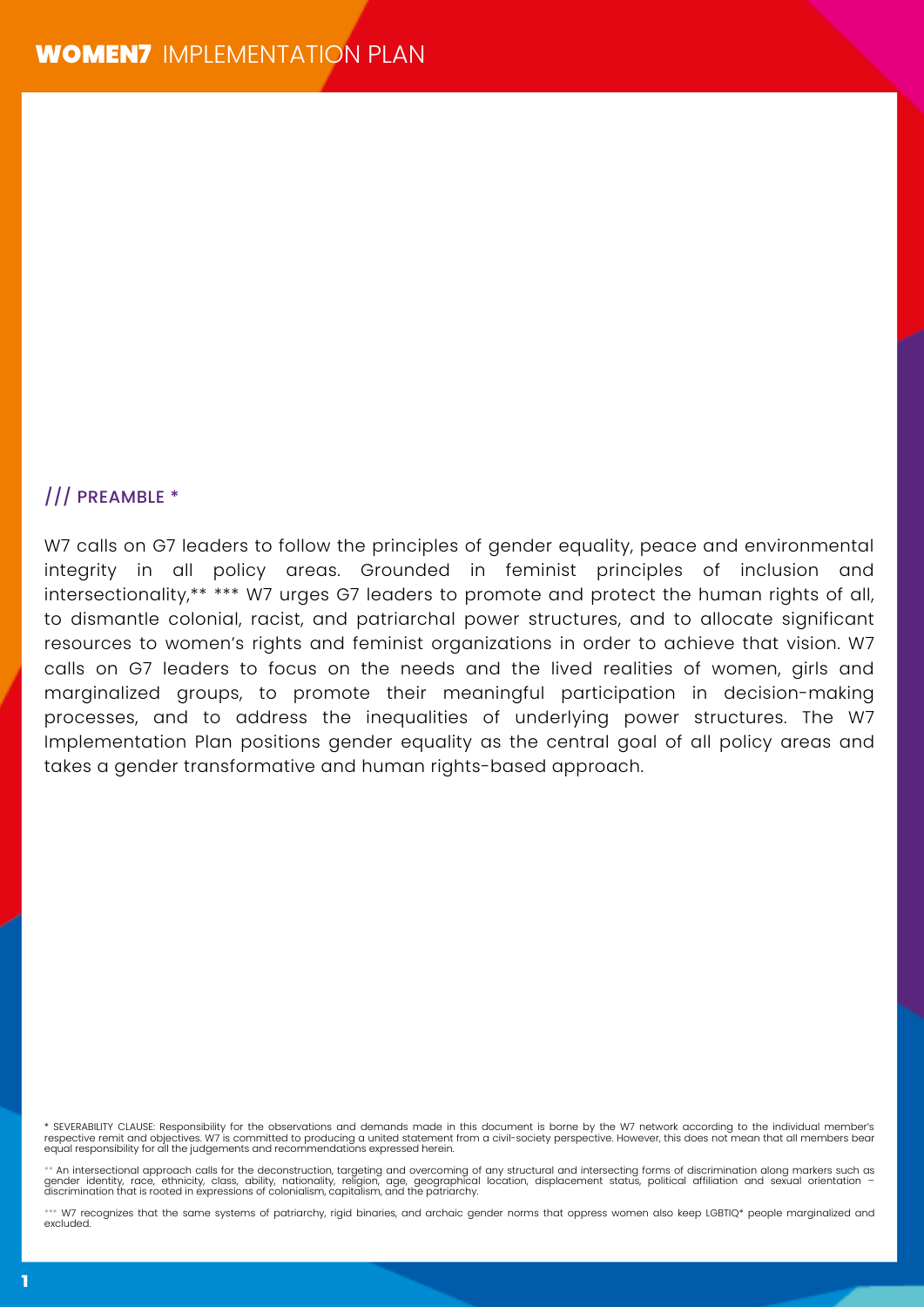

#### /**// GENDER EQUITABLE COVID-19 RECOVERY**

The COVID-19 pandemic has had a disproportionate impact on women and girls, exacerbating and reinforcing structural inequalities based not just on gender but also on intersecting factors such as race, ethnicity, class, sexual orientation and gender identity, ability and displacement status. The pandemic has vividly exposed the central role of the care economy in the normal functioning of our societies and economies as well as the chronic underfunding of adequate and affordable public care services and genderresponsive universal social protection. It is women's unpaid and underpaid care work that has been filling the gaps. At the same time, access to sexual and reproductive health and rights (SRHR) has been significantly impeded, and there is gross global inequality regarding access to vaccines. Current crisis management strategies are clearly not working. COVID- 19 recovery presents a compelling opportunity, and an imperative, to work toward achieving socially just and equitable societies through transformative policies that tackle structural gender inequalities and that center on the importance of care work.

#### **We call on the G7 leaders to:**

**I. Adopt transformative economic policies** that go beyond "crisis management" to address structural economic barriers to gender equality – particularly for Black, Indigenous and People of Color (BIPOC) and LGBTIQ\*:

- **Implement** feminist macroeconomic recovery packages that promote decent work for women and that address gender and other inequalities in G7 countries through progressive taxation\* and the creation of decent work, with living wages and labor rights, especially in those sectors where women predominate, such as the social care, healthcare and service sectors.
- **Strengthen** women's representation, participation and influence in the response to the COVID-19 crisis and in economic recovery, including through systematically funding and involving feminist and women's rights organizations (WRO) in the design, implementation and evaluation of policies.
- **Ensure** that governments in the Global South have sufficient fiscal space for a just,  $\bullet$ inclusive, and equitable COVID-19 recovery strategy through the cancellation of all outstanding sovereign debt, including that owed to private creditors, and addressing illicit financial flows by putting in place a higher global corporate minimum effective tax rate that disincentives shifting profits from where they are generated.

\*4 Progressive taxation ensures that the rich pay a proportionately higher share of their income and wealth than the poorest. For more information, see Progressive<br>taxation – ActionAid International. Last retrieved April 2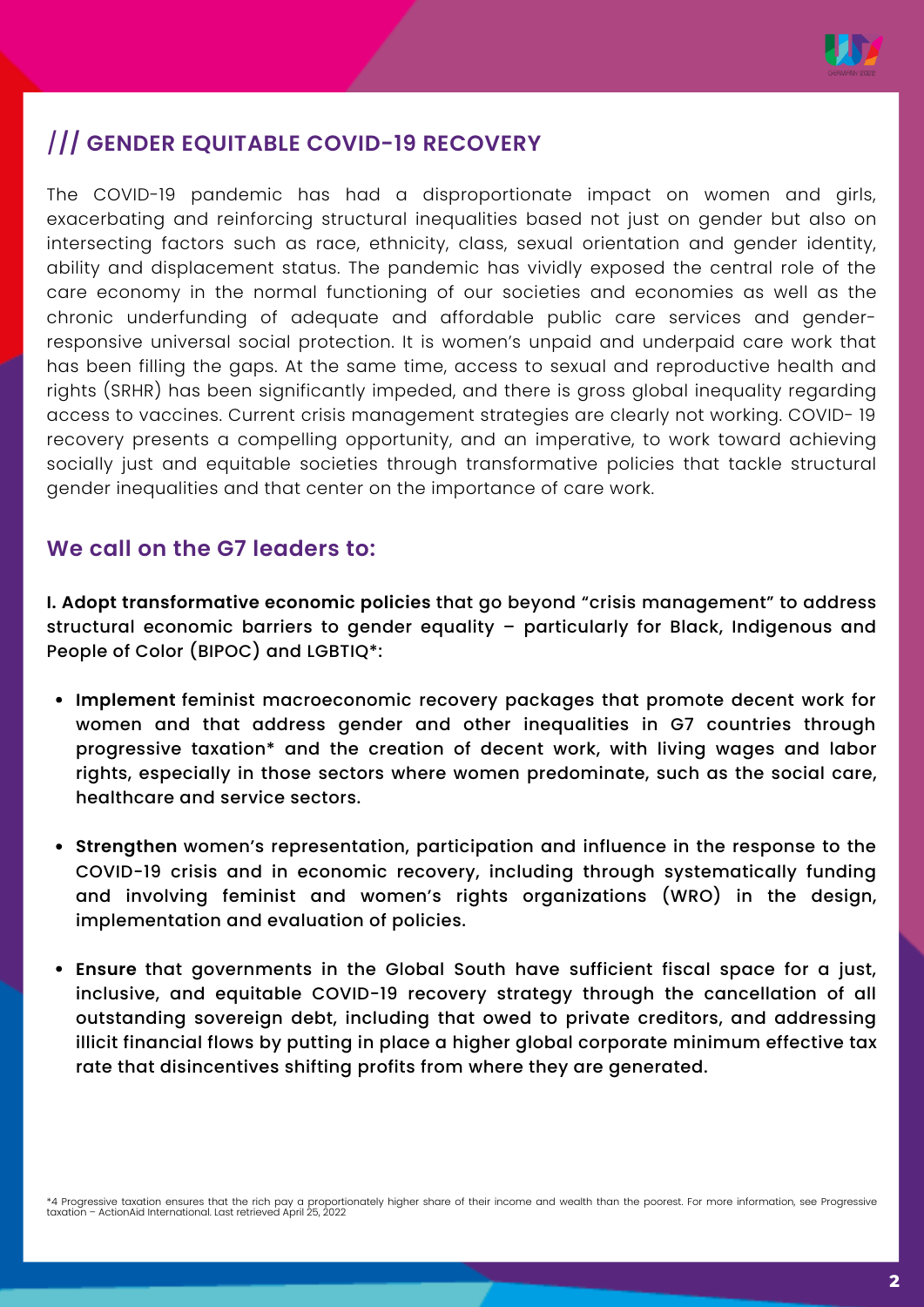- **Establish** a UN tax body that allows for all countries to contribute to global discussions on tax on a level playing field.
- **End** harmful IFI austerity conditions including cuts in public services; and curb illicit financial flows and tax dodging which disproportionately hit women and undermine equitable recovery.

**II. Recognize and invest in the care economy, making it a central part of all COVID-19 recovery measures**, ensuring that women's unpaid and underpaid care work is no longer used to fill gaps in public provision:

- **Increase** public spending on social infrastructure and gender-transformative health and care services by an additional 2% of GDP.
- **Ensure** public funding of universally accessible gender-sensitive social protection schemes, with particular attention to the eligibility of women in the informal sector.
- **Recognize** the value of unpaid care work throughout government economic policymaking and through its inclusion in macroeconomic indicators such as GDP.
- **Promote** decent work, labor protection, collective bargaining and living wages for all health and care workers in the formal and informal sectors as well as improved and relevant education, training and upskilling, and ensure representation and meaningful participation of all healthcare workers – including mostly female migrant and informal healthcare workers – in policymaking.

**III. Address the urgent healthcare crisis revealed by the pandemic**, including the need for global vaccine equity, gender-equal sexual and reproductive health and rights (SRHR), maternal health and universally accessible healthcare for marginalized groups, including refugees and migrants.

- **Support** the ACT Accelerator and the proposal for a TRIPS waiver, as well as funding of last-mile delivery to achieve the WHO goal of vaccinating 70 percent of all income groups and genders and sharing excess COVID-19 vaccines with low- income countries by mid-2022.5 Also: promote the sharing of other medical supplies with low-income countries.
- **Ensure** access and funding for SRHR under WHO guidance, e.g., building on the 2010 Muskoka Initiative and further increasing its funding, and repeal discriminatory laws criminalizing essential SRHR, such as the Mexico City policy – or "global gag rule" – and other anti-abortion legislation.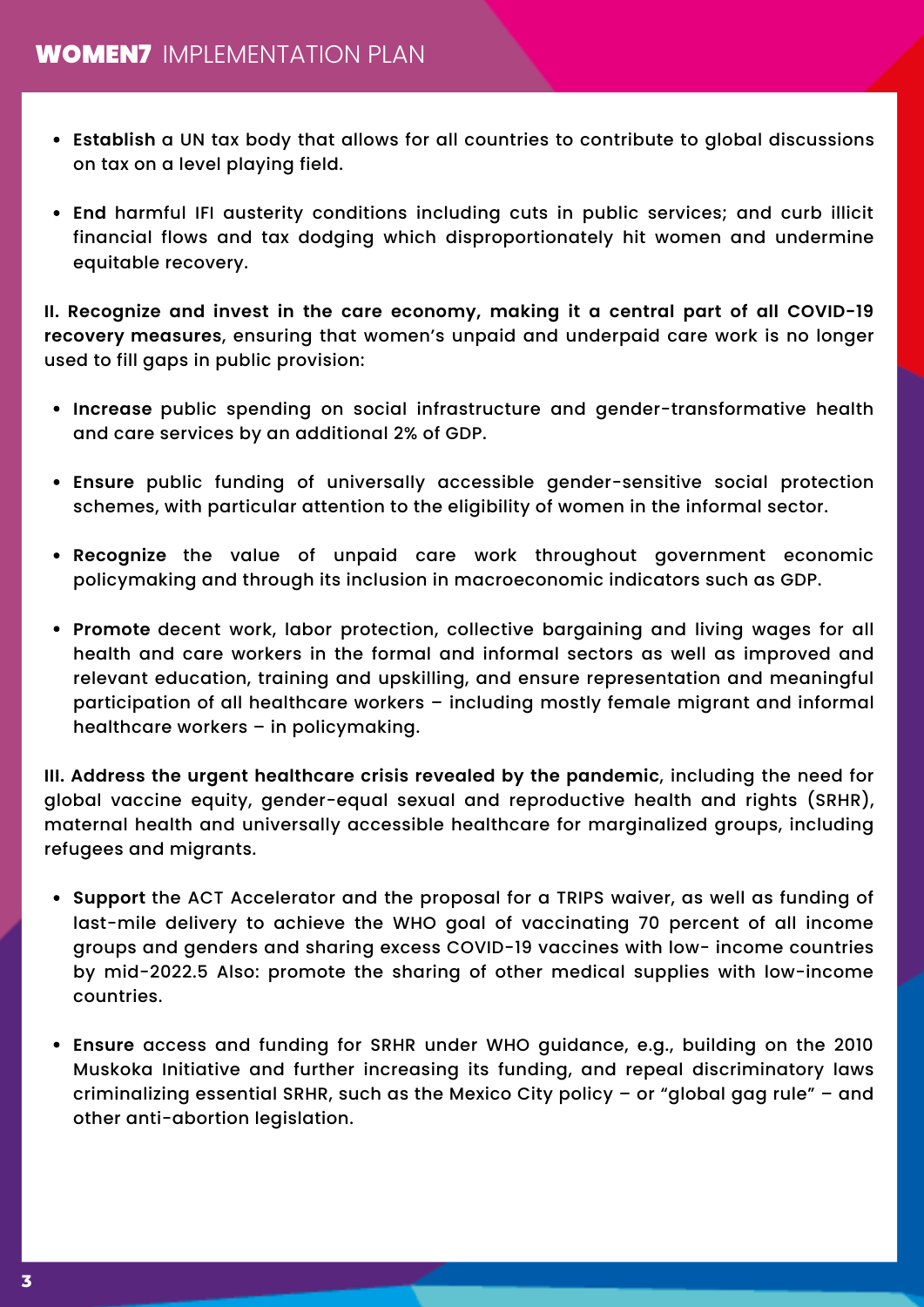

- **Draw** long overdue lessons from past challenges such as the West African Ebola virus pandemic and recognize the correlations between different health threats, for example HIV/AIDS and COVID-19, in order to comprehensively strengthen global healthcare systems and ensure adequate investments in pandemic prevention, preparedness and response.
- **Strengthen** gender-responsive public healthcare systems through universal health coverage (UHC) in order to reduce financial barriers and discrimination in access to healthcare services that disproportionately affect women, girls and marginalized groups and ensure their right to decent healthcare services.
- **Require** all research into new drugs, drug efficacy and medical treatments of (long) COVID to include women of various ages, including pregnant people, observing principles of intersectionality to ensure that women in all their diversity are treated equally.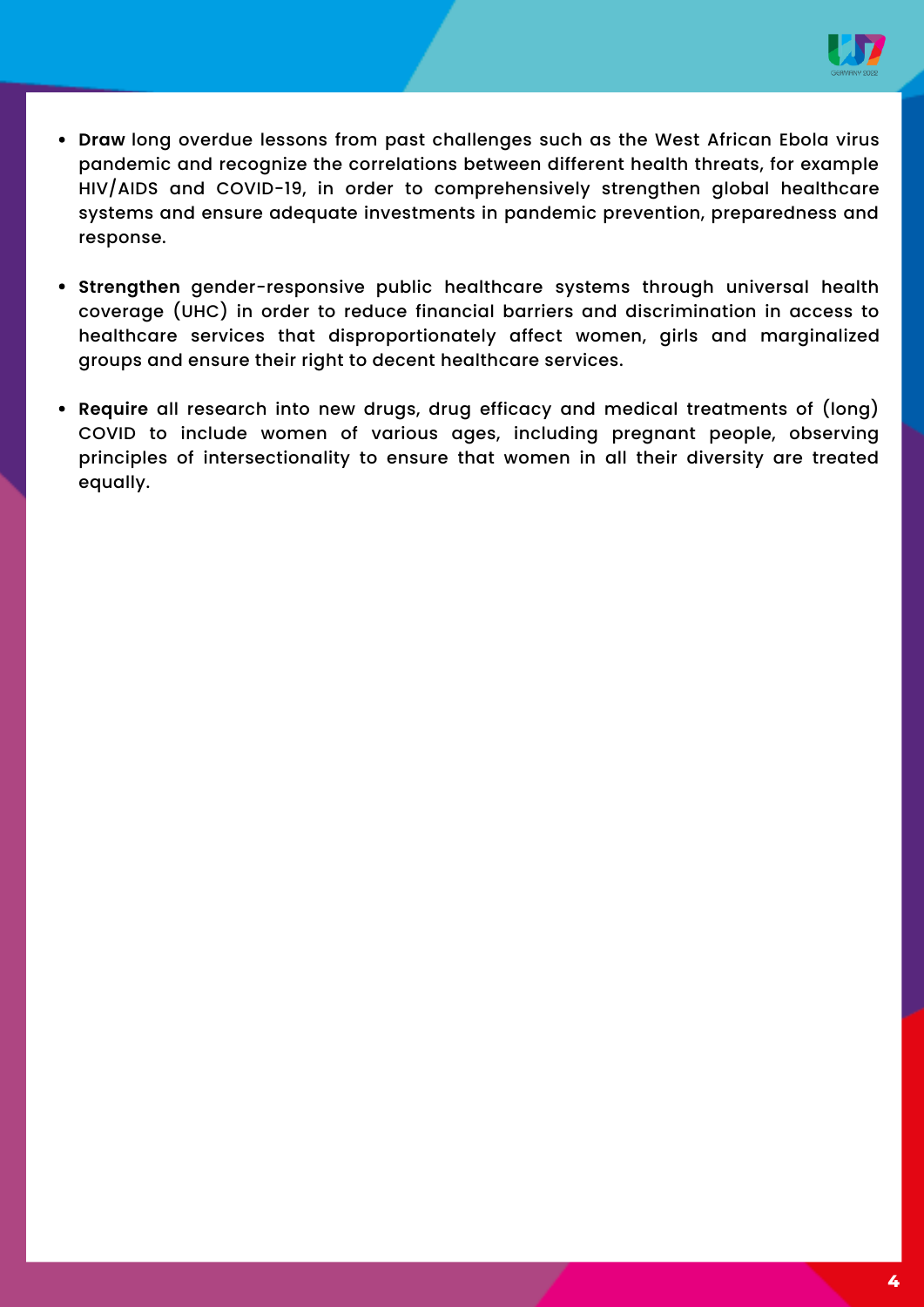#### **/// WOMEN'S ECONOMIC EMPOWERMENT, JUSTICE AND RIGHTS**

Progress in gender equality is impossible without women's economic empowerment. According to the World Economic Forum\* it will take another 267 years to close the gender gap in economic participation. A recent World Bank report\*\* states that women around the world continue to face laws and regulations that restrict their economic potential, with the COVID-19 pandemic creating new challenges to their health, safety, and economic security. In the face of global crises, G7 must ensure that women and girls progress in the world of work, with full economic rights and opportunities. Specific focus should be placed on prioritizing the needs of women confronted with and affected by conflict and disaster, crisis and displacement, such as refugees and those fleeing from war.

#### **We call on the G7 leaders to:**

**I. Promote access to decent work for all women and tackle the persistent gender pay and pension gap:**

- **Promote** decent work for women domestically and globally, including for migrant workers and those in the informal sector, throughout global supply chains, with living wages and social protection rights. These measures should be in line with the ILO Conventions on freedom of association and collective bargaining and countries must ratify C189 (on domestic workers) and C190 (on violence in the workplace).
- **Obligate** companies and governmental institutions to regularly conduct transparent pay-equity audits guaranteeing the right to full and transparent information for all employees, and introduce mandatory minimum living wages as the most effective way to reduce the gender pay gap.
- **Ensure** that legal regulations, policies and practices in the areas of supply chains, entrepreneurship and economic participation are gender-transformative and respond to the commitments under the Convention on the Elimination of All Forms of Discrimination Against Women (CEDAW), ILO Conventions C177 and C190\*\*\* and their General Recommendations.

\*Global Gender Gap Report 2021. Online: https://www3.weforum.org/docs/WEF\_GGGR\_2021.pdf. Last retrieved March 28, 2022

\*\*Women, Business and the Law 2021. Online: https://openknowledge.worldbank.org/bitstream/handle/10986/35094/9781464816529.pdf. Last retrieved March 28, 2022

\*\*\*ILO C190 – Violence and Harassment Convention 2019 (C190): https://www.ilo.org/dyn/normlex/en/f?p=NORMLEXPUB:12100:0::NO::P12100\_ILO\_CODE:C190. Last retrieved April 7, 2022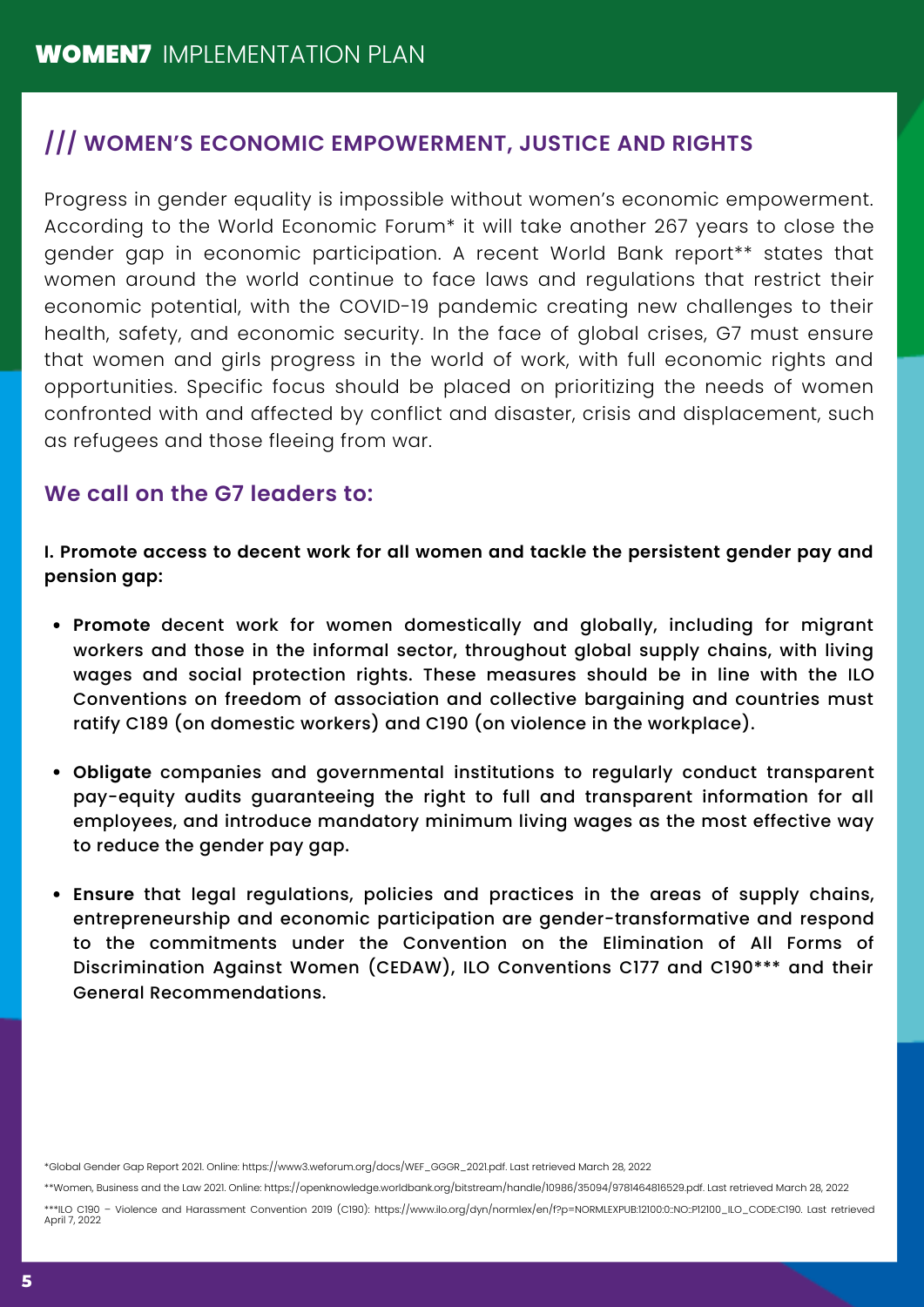

**Apply** civil liability rules throughout the whole value and supply chain and support the establishment of a binding United Nations Treaty on Business and Human Rights, with a focus on women's rights.

#### **II. Promote women's leadership and entrepreneurship:**

- **Ensure** full gender parity on the boards of public and listed companies within G7 countries by 2030 through the effective implementation of targets, quotas, genderresponsive public procurement, and the application of effective sanctions for failure to meet quotas.
- **Formulate** an updated policy framework with incentives for the development and promotion of women's entrepreneurship and economic empowerment, including an increase in current spending, with additional funding for addressing barriers to women's economic empowerment such as discriminatory social norms and women's disproportionate unpaid care work. G7 should take effective action to ensure equal access to finance, markets and procurement opportunities for women in all their diversity.
- **Design** and promote public procurement opportunities for women-owned small and medium-sized enterprises (SMEs) and foster incentives to subcontract with womenowned SMEs, in recognition of the fact that women-owned businesses have been disproportionately affected\* by the pandemic and are in urgent need of tailored fiscal support packages.

**III. Ensure that human rights for women and gender equality are integrated into the environmental, social and governance (ESG) standards. Social and governance standards should receive the same weight as environmental standards in the ongoing ESG decisionmaking process and in the subsequent implementation process.**

**IV. Provide education, mentoring and training systems at all levels for women and girls in all their diversity:**

**Commit** to the achievement by 2026 of the global SDG4 girls' education targets to start educating 40 million more girls in low- and lower-middle income countries and to teach 20 million more girls to read by the age of ten, with bold pledges across the G7 to ensure a fully funded global partnership for education.

\*The Africa Report: "How COVID-19 disproportionately affected women-led businesses": https://www.theafricareport.com/102008/how-covid-19-disproportionately-affected-women-led-businesses/ Last retrieved March 28, 2022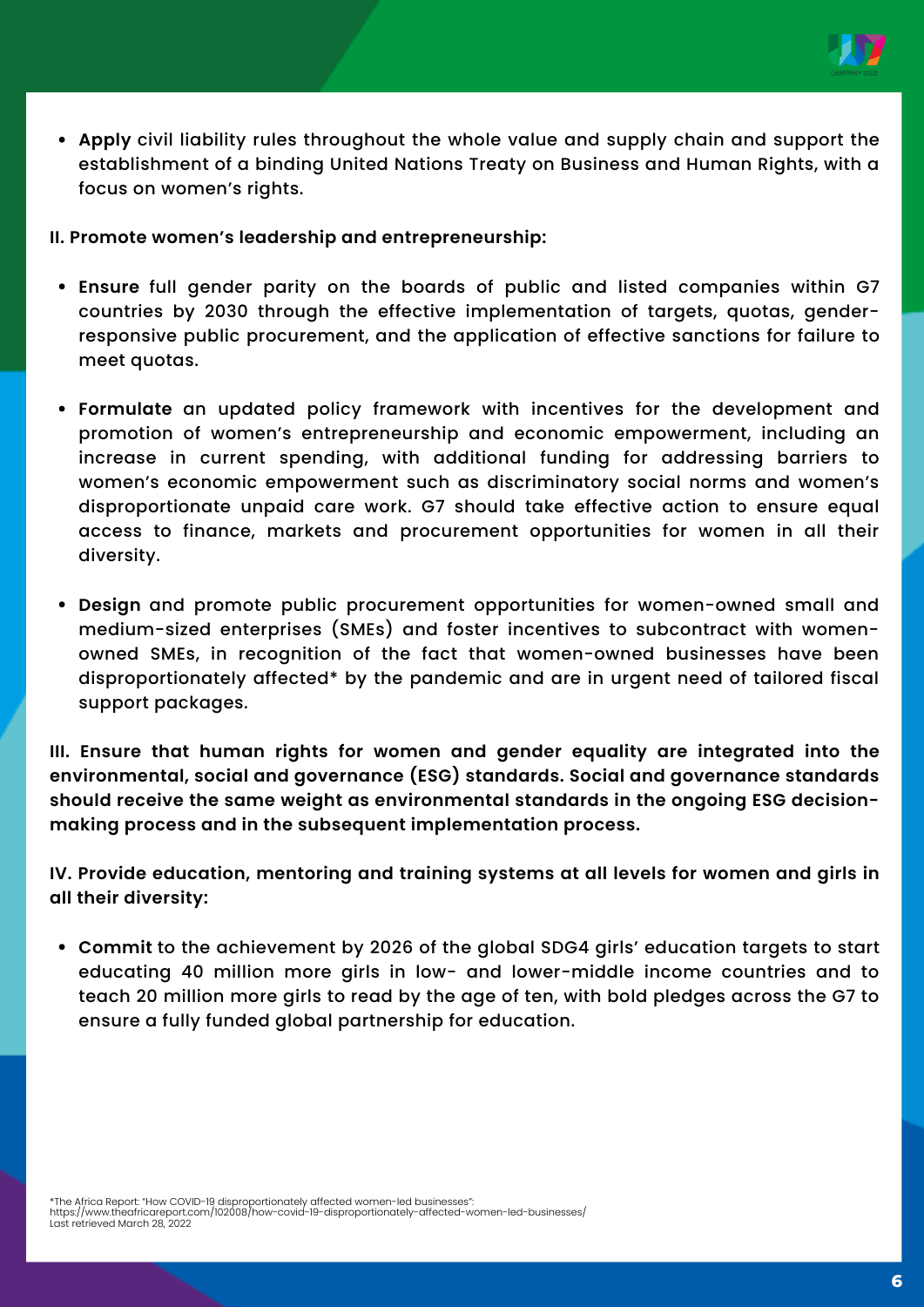- **Ensure** especial funding for women's and girl's education focusing on non- traditional subjects such as science, technology, engineering and mathematics (STEM), and additionally for reskilling and upskilling female workforce members who have been hardest hit by job losses and change during the COVID-19 pandemic.
- **Commit** to protecting global education financing from aid cuts and reaching the international standards of 10-15% of ODA funding going towards education by 2030.
- **Promote** comprehensive sex education (CSE) for girls and boys in all kinds of schools. Ensure that educational materials are free from stereotypes and that young people are exposed to a diversity of roles for all genders.

\*On September 25, 2020, the Call to Action on Protection from Gender-Based Violence in Emergencies 2021- 2025 Road Map was launched. Find the roadmap online here: https://www.calltoactiongbv.com/what-we-do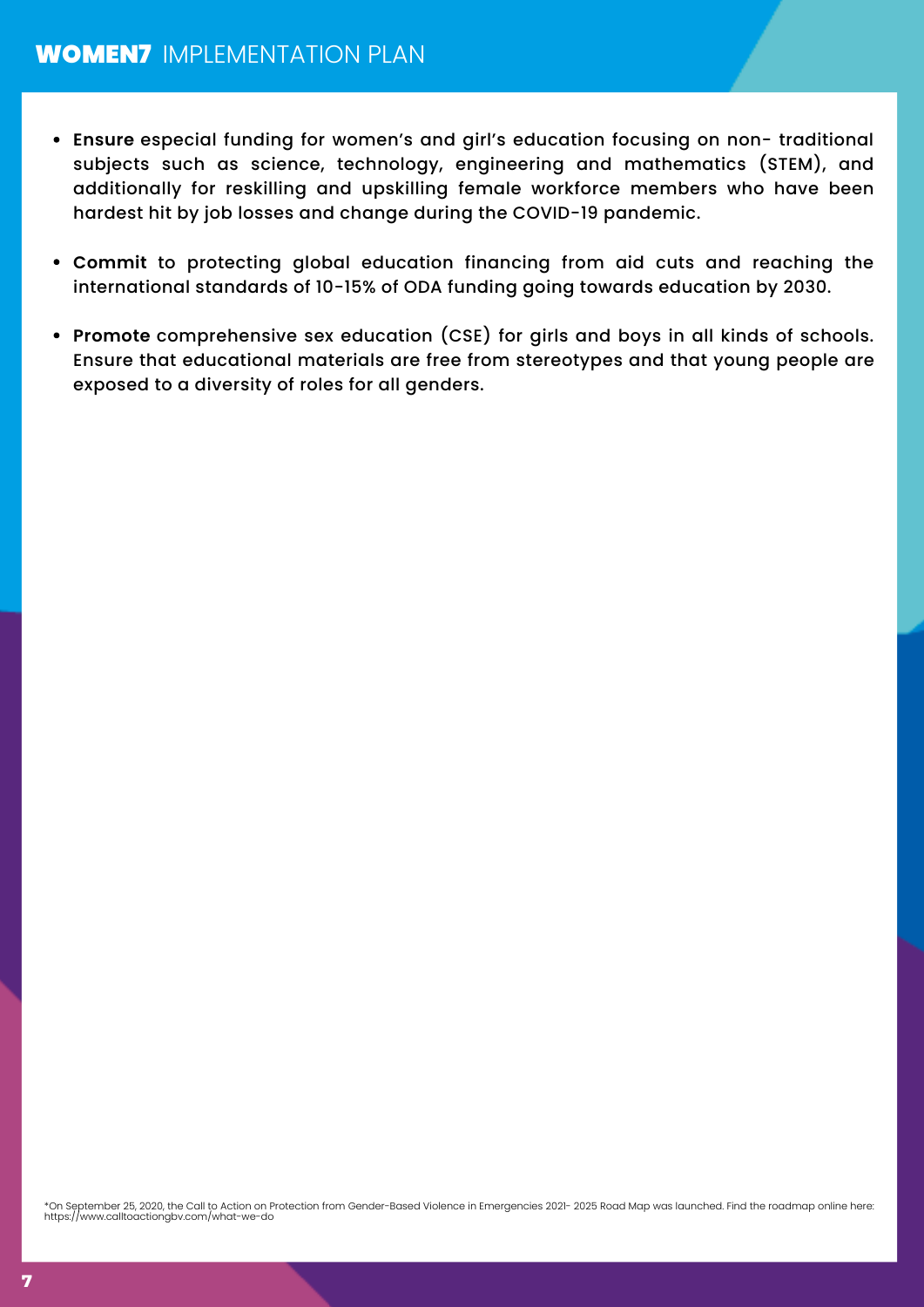

#### **/// CLIMATE JUSTICE**

The climate emergency is one of the biggest crises the world faces and is exacerbating many existing inequities: between low-, middle- and high-income economies, between current and future generations, among all genders. Climate change impacts the most marginalized and underrepresented groups, including girls and women, those living in rural areas, ethnic, religious and sexual minorities, indigenous people, and people living with disabilities. Climate change mitigation and adaptation require evidence-based action rooted in a human-rights based approach and a social and gender-justice framework. Women and girls should be at the heart of climate justice, enforcing effective policies that enable and empower women in all their diversity to play a leading role in all decision- making processes.

#### **We call on G7 leaders to keep the 1.5-degree goal alive, as well as to:**

**I. Invest in gender-responsive climate action and biodiversity conservation measures** that are ecosystem-based and community-driven and that reject false solutions such as geoengineering, nuclear energy and corporate "greenwashing". Also: recognize that leadership by women, girls and vulnerable groups is critical in the development of sustainable responses that leave no one behind.

**II. Introduce a carbon pricing system that is social and gender-just** by implementing meaningful compensation systems that take into account gender differential impacts of carbon pricing. Remove subsidies that harm the environment and invest in gender transformative, zero-emission mobility, the protection and promotion of biodiversity, and divestment from fossil fuels.

#### **III. Support policies and funding approaches in all climate finance** that:

- **Provide** direct funding to women and women's rights and gender-justice organizations and to marginalized communities. Also: consider intersectionality in this process at the community level, especially in the countries hardest hit by the climate crisis (enhanced direct access).
- **Prioritize** gender-responsive climate funding to address strategies for disaster reduction and resilience that focus on the care, protection and support of women and girls, including policies directed at adaptation and resilience for all women a**nd girls who are dependent on natural resources for their wellbeing and livelihoods.**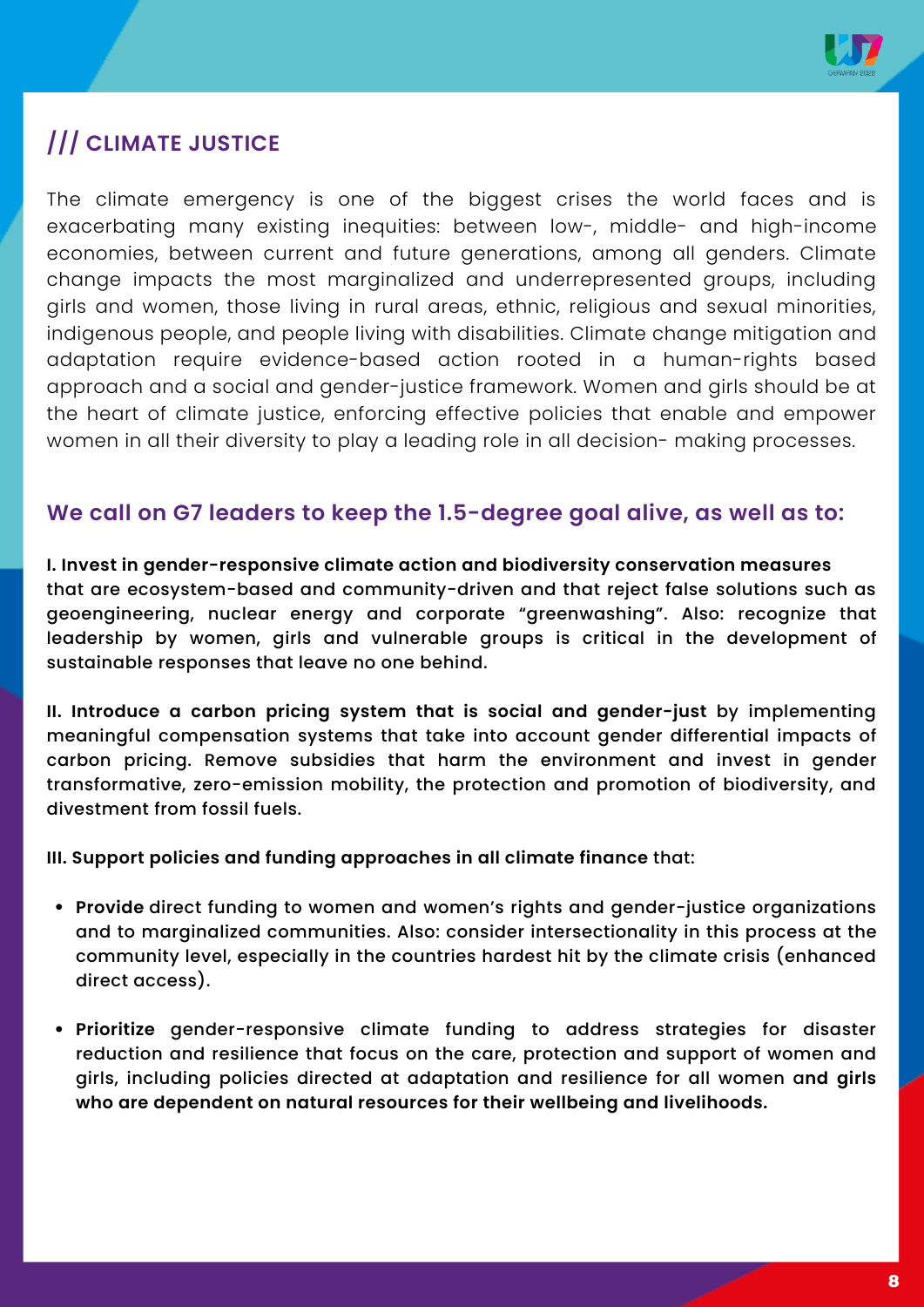- **Redress** loss and damage with a strong gender focus on specific positions and the needs of women, girls and marginalized groups, and devise a clear governance structure including through the Santiago Network.\*
- **Commit** to ending the sovereign debt crisis to ensure fiscal space for climate action and gender equality.
- **Meet and surpass** the annual \$100 billion climate finance goal with additional grants for low- and middle-income countries, with at least 50% channeled into adaptation. Also: ensure that funding is gender-transformative and accessible to local feminist and women's rights organizations.
- **Promote** universal access to healthcare services for women and girls in all their intersecting identities. This should include sexual and reproductive health and rights (SRHR) being incorporated into the UNFCCC framework for national climate change, disaster risk management, response strategies, NDCs, adaptation plans and funding.

**IV. Address climate migration within international human rights law** by enhancing and promoting land rights and finding feminist and human-centered solutions. Prioritize support and increased agency for women and girls displaced by climate change and disasters in order to counter increased risks such as loss of education, livelihood and land; lack of access to healthcare, including sexual and reproductive health services; increased sexual and gender-based violence (SGBV); exploitation and trafficking.

#### **V. Ensure a gender transformative and just transition:**

- **Recognize** that care work is a "green job". Also: recognize low and unpaid care work as systemically relevant for climate change resilience and adaptation.
- **Facilitate** economic and financial systems and infrastructures that promote a genderresponsive energy democracy, move away from the top-down market-based approach for energy production, distribution, and control and address energy poverty as a gendered issue.
- **Remove** barriers to women and marginalized groups taking up jobs in the low-carbon / net zero economy through e.g. stronger anti-discrimination laws and family-friendly workplace policies. Special measures are needed to specifically facilitate access to jobs in the green and blue economies, including in emerging and relevant technologies, for informal and migrant women workers and others confronted with intersectional inequalities.

\*The Santiago Network for Loss and Damage aims to catalyze the technical assistance of relevant organizations, bodies, networks and experts. This, we believe, is crucial in addressing the gender-differentiated impacts of climate change. See: https://unfccc.int/santiago-network/about.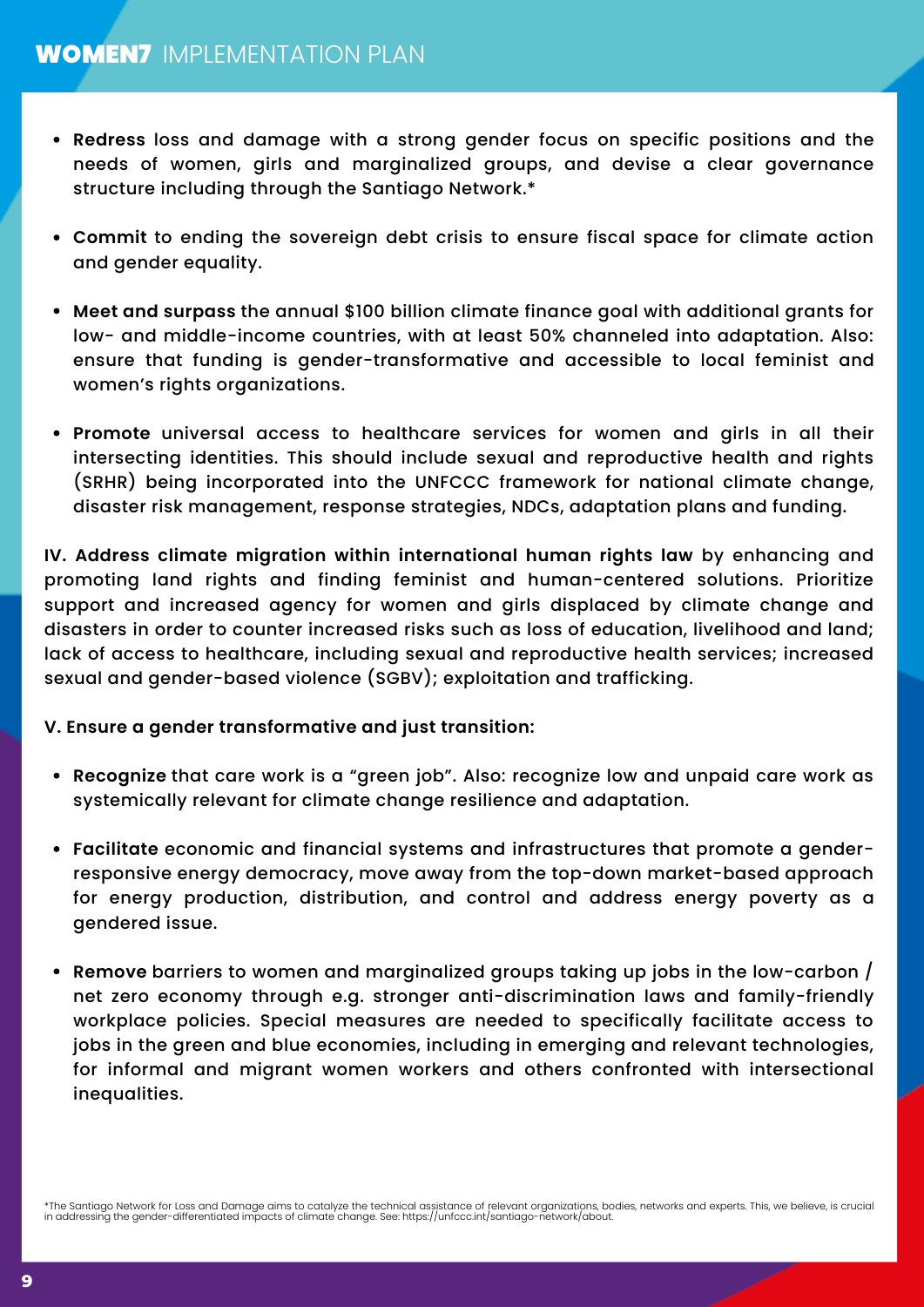

#### **/// FEMINIST FOREIGN POLICY**

Feminist foreign policy prioritizes peace, gender equality, intersectionality and environmental integrity. It enshrines, promotes, and protects the human rights of all; it seeks to dismantle patriarchal, colonial, and racist power structures; and it allocates significant resources, including research and support for local women's rights groups, to achieve that vision. A feminist foreign policy approach focuses on the needs and the lived realities of human beings, with a special focus on marginalized people. It promotes meaningful participation of women in all their diversity, addresses inequalities and underlying power structures, makes gender equality the central goal of foreign policy, and takes a gender transformative and human rights-based approach. Confronted with the war in Ukraine and the devastating impact of other ongoing international, regional and local conflicts, we are voicing our concerns about increasing militarization and an international arms race. We are deeply troubled by increasing evidence that sexual violence and rape are being used systematically as a weapon of war. We call for a radical shift in foreign policy towards a feminist foreign policy where decisions are based on participation, inclusion and a human- rights based approach with the goal of achieving justice and lasting peace.

#### **We call on the G7 to:**

**I. Commit to adopting a feminist foreign policy across all G7 countries** in all foreign policy areas, including diplomacy, security and defense, global health, trade, climate, immigration and development, and to ensure that its implementation remains accountable to feminist civil society.

- **Champion** feminist foreign policies in all multilateral spaces, including but not limited to fora such as the United Nations, G20, WHO, WTO, IFIs, ITU, WIPO, OECD, and the Global Partnership for Education.
- **Address and dismantle** colonial continuities in domestic and international foreign and development policy.
- **Counteract** harmful anti-gender, anti-democratic and anti-rights movements, as well as gender backlash and to deliver on concrete political and financial commitments, matched with action and accountability.
- **Reduce** military spending and implement effective evaluation and accountability mechanisms to trace the influence of military exports on heightened levels of genderbased violence.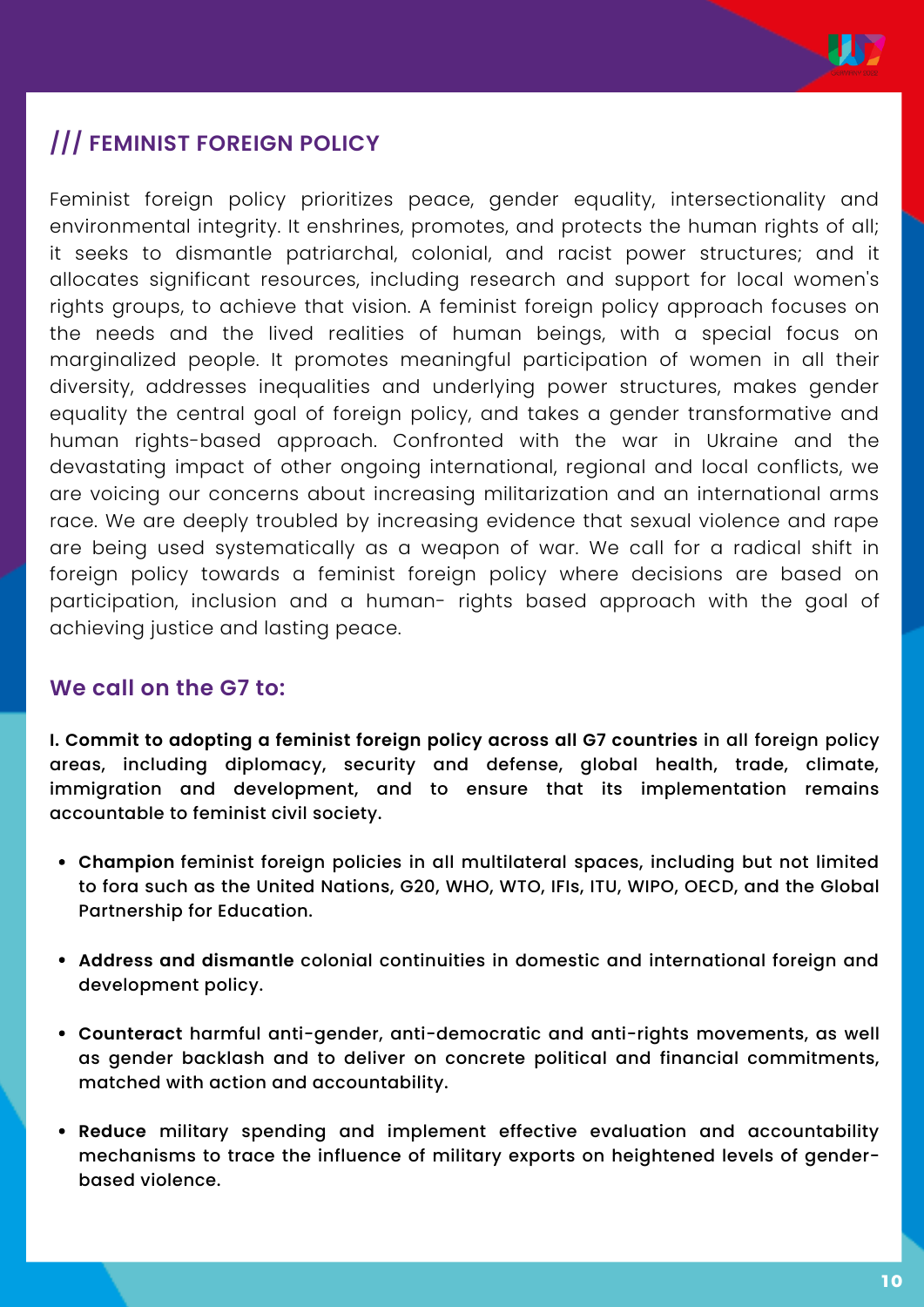#### **WOMEN7 IMPLEMENTATION PLAN**

**II. Implement the UNSCR 1325 Agenda on Women Peace and Security, affirming commitments to the four pillars** of the Women, Peace and Security and Humanitarian Action Compact\* as part of the Generation Equality Forum. Also: increase funding across all elements of the Agenda:

- **Prevent** militarized and societal conflict by listening to women experts and the affected communities and giving them conflict prevention, analysis, and solution powers in all policy fields. These are the people who possess firsthand knowledge about gendered, racialized, caste-based and classist inequalities and the respective global power hierarchies. Also: acknowledge and address the structural causes of conflict and favor civil crisis prevention and dialogue over militarization and armed response.
- **Prioritize and ensure women's meaningful participation** in peace processes at all levels, with at least 50% representation. It is crucial that women from diverse communities who face intersecting barriers to gender equality can participate actively and at a higher level in such contexts.
- **Adopt** and implement legislation to protect the life and rights of women human rights defenders (WHRD) by eliminating violence by state and non-state actors.
- **Address** the continuum of violence against women and girls, sexual violence and gender-based violence before, during and after conflicts by further promoting, implementing and reporting on the Call to Action on Protection from Gender-based Violence in Emergencies.
- **Ensure** that all humanitarian action, relief, and recovery is gender-responsive, based on analyses of gendered needs, and promotes the participation of women affected by crises in decision-making processes.

**III. Champion equitable and meaningful participation of women in all their diversity across all foreign policy institutions and mechanisms to ensure transformative change:**

**Promote** and ensure safe and open environments for women's diverse participation and leadership in politics, diplomacy, disarmament, and other international and multilateral issues.

\*Forum Generation Equality (2021) Women, Peace and Security Humanitarian Action Compact https://wpshacompact.org/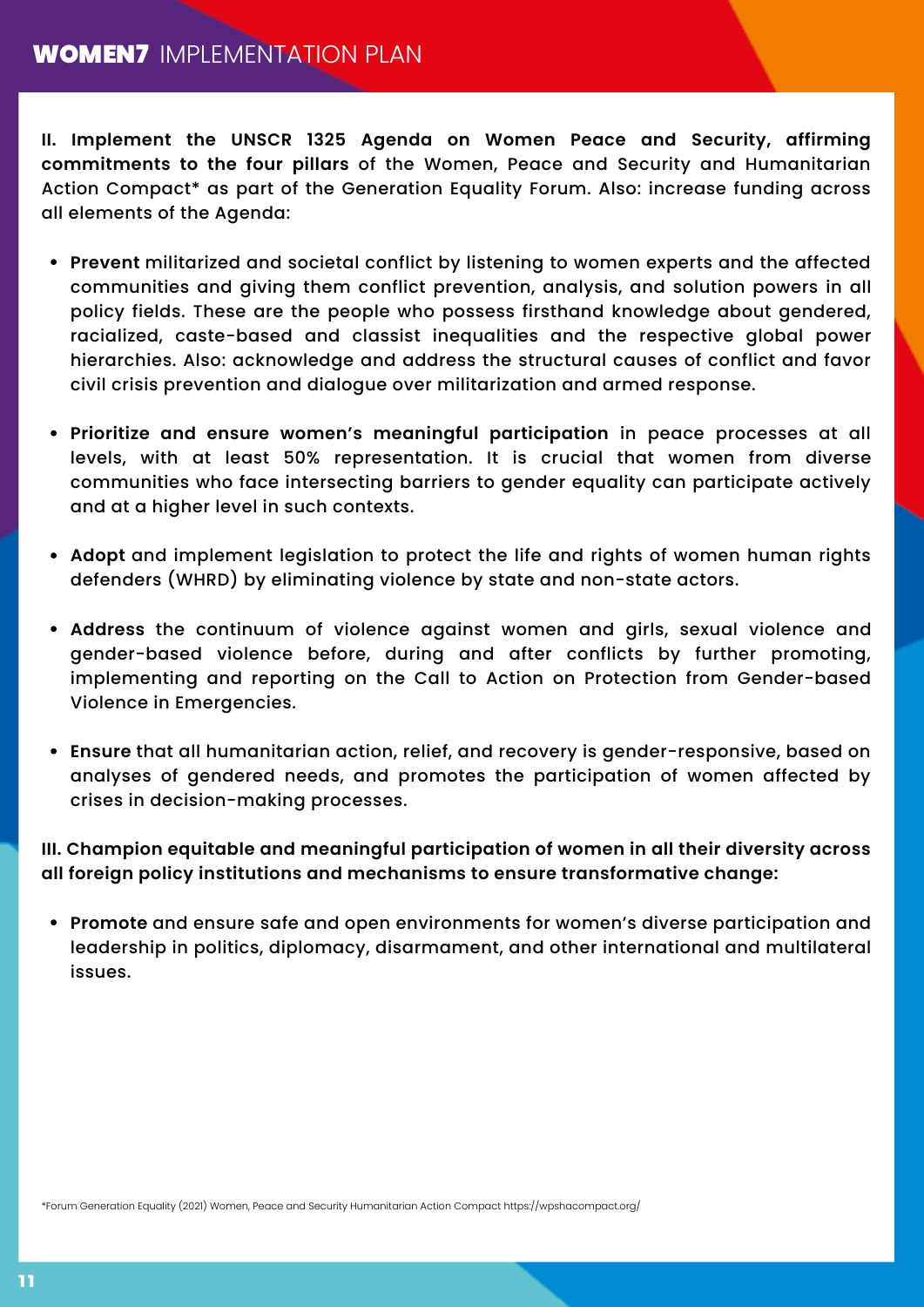

- **Facilitate** the participation and leadership of women's rights organizations and feminist activists in policy formulation, implementation, and evaluation. Accountability to feminist movements is a key element in feminist foreign policy. Strong feminist movements have been proven to strengthen democracy and accountability.
- **Promote** and improve the rights of LGBTIQ\*, indigenous communities, BIPOC, disabled, youth and senior citizens at all decision-making levels.

**IV. Ensure long-term, flexible, and sustainable funding for feminist action and organizations,** focusing on local activists, WHRDSs and WROs, as a crucial foreign policy tool:

- **Spend** 100% of bilateral allocable ODA funding on programs with gender equality as a main or significant objective and at least 20% of bilateral allocable ODA funding on programs with gender equality as the principal main objective, prioritizing core and flexible funding to feminist and women's rights organizations, including locally led organizations.
- **Recognize** the lack of funding for gender equality in conflict-affected regions. Of all funding going to conflict-affected regions, 20% should address gender as a priority and should directly reach women's rights organizations.
- **Increase** flexible and sustainable funding to feminist groups and NGOs and impose new special taxation to benefit gender equality.

\*The Africa Report: "How COVID-19 disproportionately affected women-led businesses": https://www.theafricareport.com/102008/how-covid-19-disproportionately-affected-women-led-businesses/ Last retrieved March 28, 2022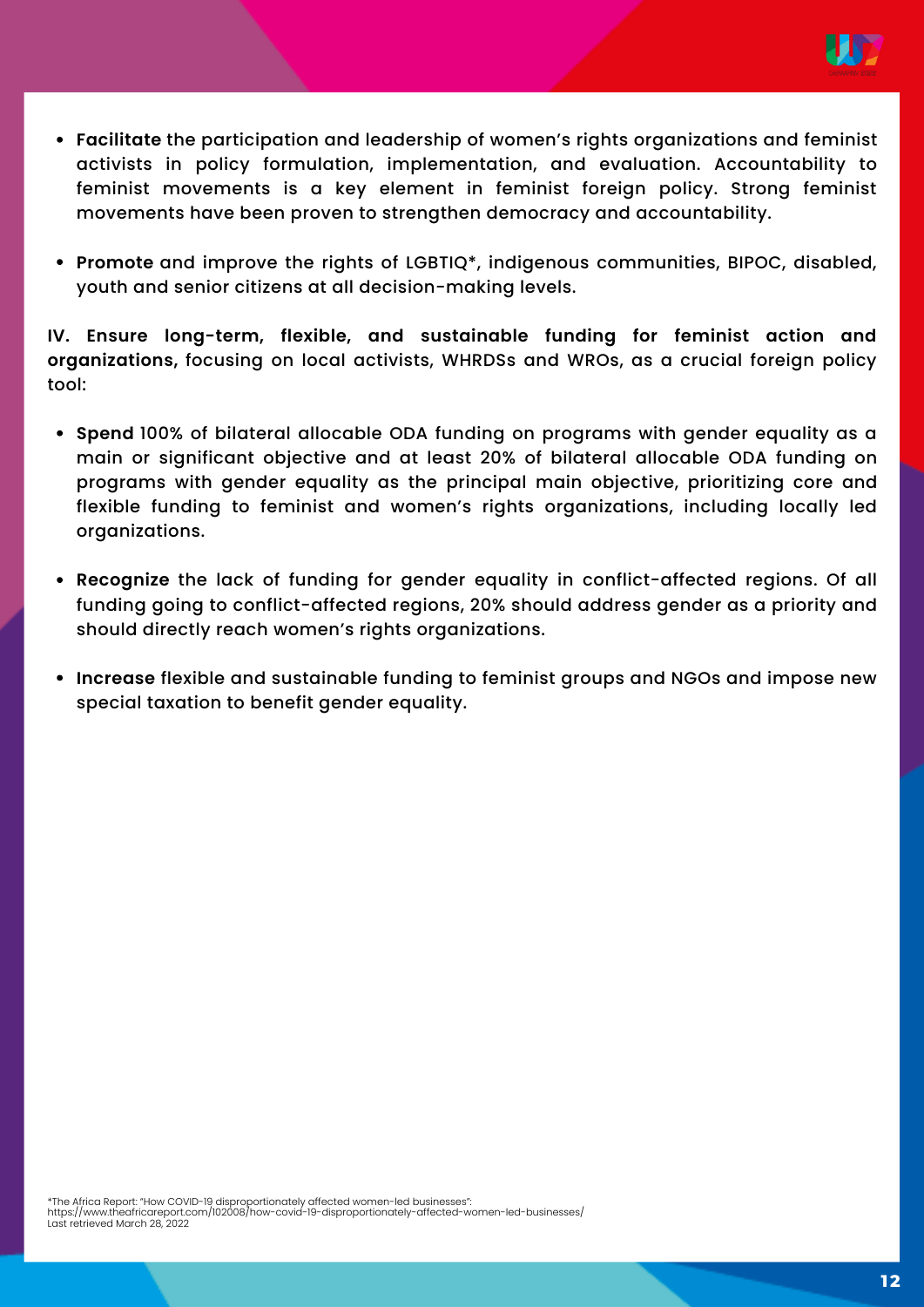#### **/// ENDING VIOLENCE AGAINST WOMEN & GIRLS (VAWG) AND GENDER-BASED VIOLENCE (GBV)**

Violence against women and girls (VAWG) and gender-based violence (GBV) are human rights violations. They are both cause and consequence of gender inequality and they undermine all other efforts aimed at women's participation and empowerment. More than one in three women worldwide experience GBV at some point in their lives. The COVID-19 pandemic has triggered a rise in GBV and led to an increased need for services for survivors. The pandemic has also highlighted the challenges arising from chronic underfunding, the absence of relevant, gendertransformative education, and a lack of sufficient political will to prevent and respond to VAWG and GBV. Greater political will, increased resources, and more accountability within domestic and foreign policy are urgently required in this regard.

#### **We call on the G7 leaders to:**

**I. Promote the implementation of GBV-related laws, policies, normative frameworks, and plans:**

- **Commit** to sign, ratify and enforce the Council of Europe Convention on preventing and combating violence against women and domestic violence (Istanbul Convention) and endorse the Generation Equality Forum Action Coalition blueprint on gender-based violence.
- **Implement** comprehensive coordinated policies and strategies to end violence against women and girls in all their diversity in line with the Istanbul Convention and the Call to Action Roadmap\* as part of domestic policy, including pandemic plans and other crisis response measures, in humanitarian settings and as an integral part of development cooperation.

**II. Enable quality GBV prevention that is accessible to women and girls in all their diversity:**

**Support** quality GBV primary, secondary and tertiary prevention programs that are holistic, evidence-based and informed by, as well as accessible to, women and girls in all their diversity, such as gender transformative civic education, feminist empowerment self-defense programs, and comprehensive sex education (CSE) in and out of schools.

<sup>\*</sup>On September 25, 2020, the Call to Action on Protection from Gender-Based Violence in Emergencies 2021- 2025 Road Map was launched. Find the roadmap online here: https://www.calltoactiongbv.com/what-we-do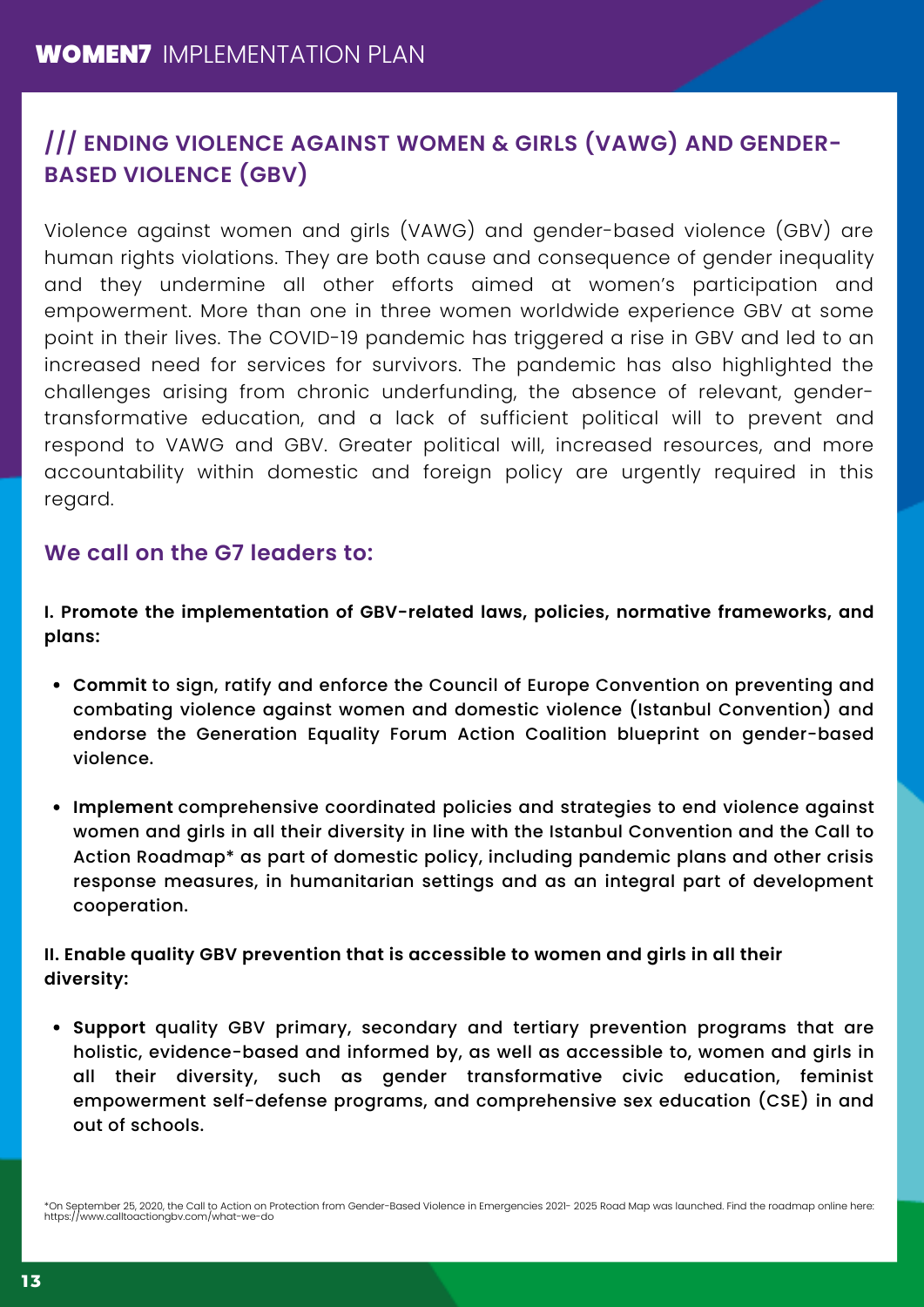

- **Invest** in pilot projects and research to advance understanding of how to transform societal attitudes and norms underpinning GBV, including traditional harmful practices such as female genital mutilation/cutting (FGM/C) and forced and child marriage (EFM).
- **Commit** to eradicating FGM/C within a generation, prioritizing support for the Africa-led movement.

#### **III. Ensure survivor-centered response services:**

- **Fund** the delivery of comprehensive, integrated and survivor-centered GBV and sexual and reproductive health services within and beyond the formal healthcare system, nationally and as part of development and humanitarian assistance. Ensure that this approach focuses on specialist women's rights organizations.
- **Include** access to shelters, psychosocial and mental healthcare, safe abortion, emergency contraception, integrated screening for intimate partner, familial and other sexual violence in maternal and sexual and reproductive health services and other comprehensive and inclusive support services for women and girls in all their diversity, including persons with diverse gender identities and other marginalized groups facing violence, abuse, and exploitation.

#### **IV. Commit sufficient financing and funding for GBV prevention, protection, and response:**

- **Commit** a fixed percentage of GDP to scale up GBV prevention, protection, and response programs domestically and internationally. Also: mandate the prioritization of gender analysis and gender transformative approaches as part of the requirements for development and humanitarian funding.
- **Invest** an additional 100 million USD of yearly contributions to UN Women, including the UN Women-managed UN Trust Fund to End Violence against Women.
- **Increase** funding to ensure GBV minimum standards and services are in place in all conflict-affected regions at the beginning of emergency responses, in protracted situations of conflict, and during transitional phases (e.g. reporting and coordination mechanisms, referral pathways and access to services).
- **Recognize** and support the role of women's rights organizations and feminist movements in GBV prevention and response by dedicating a minimum of 25% of GBV/VAWG funding to support these organizations and movements, including core and unrestricted funding.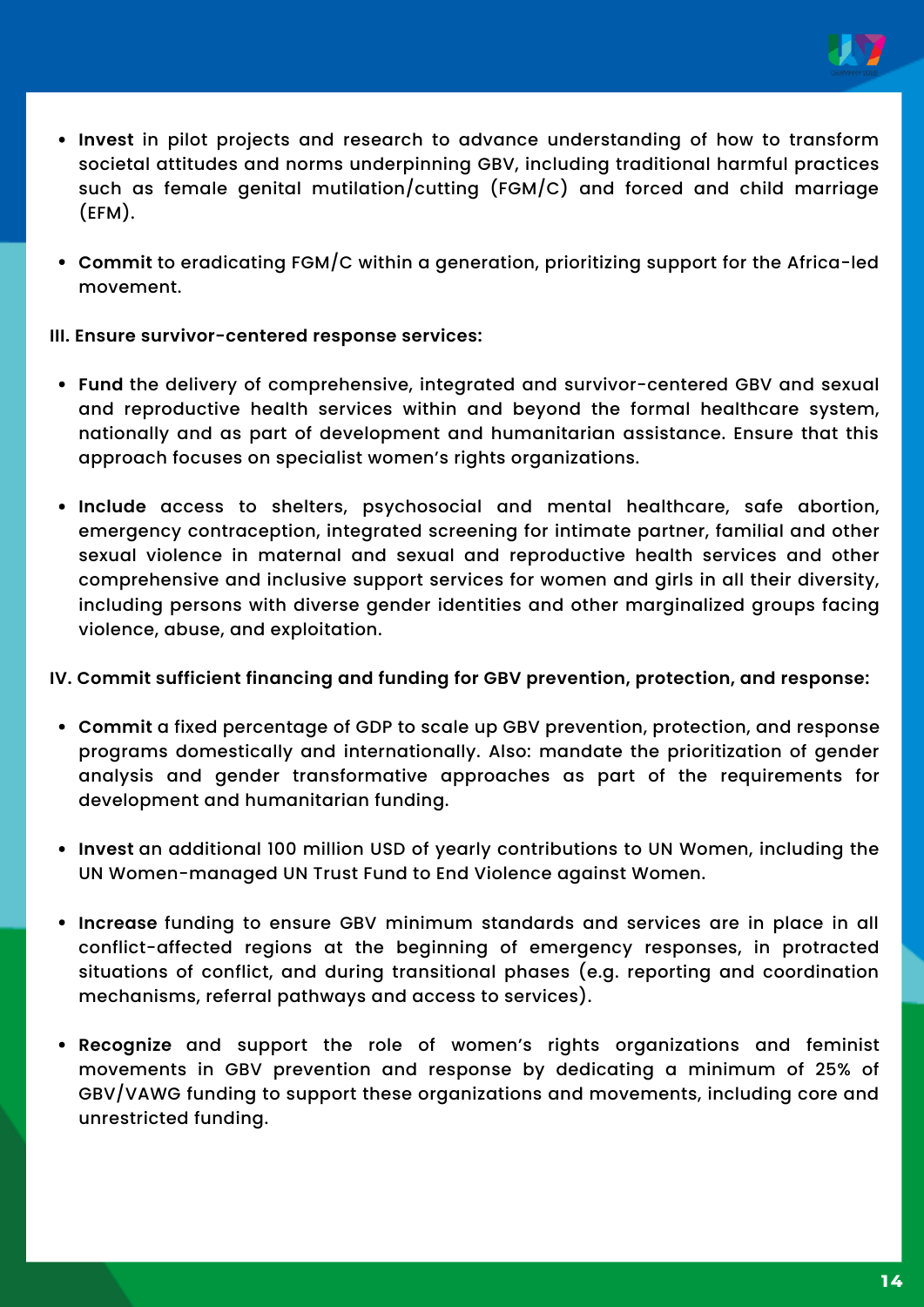**V. Enable the meaningful participation of women and girls:**

- **Support** and ensure the meaningful participation of women and adolescent girls in all their diversity, including differently abled and LGBTQ\* people, in decision- making processes across the entire spectrum of GBV prevention and response, including in situations of conflict, in line with the Women, Peace and Security Agenda.
- **Advocate** for national and sub-national women's rights and women-led organizations to be included throughout the humanitarian and development program cycle and support their long-term survival by providing core, flexible, and long-term funding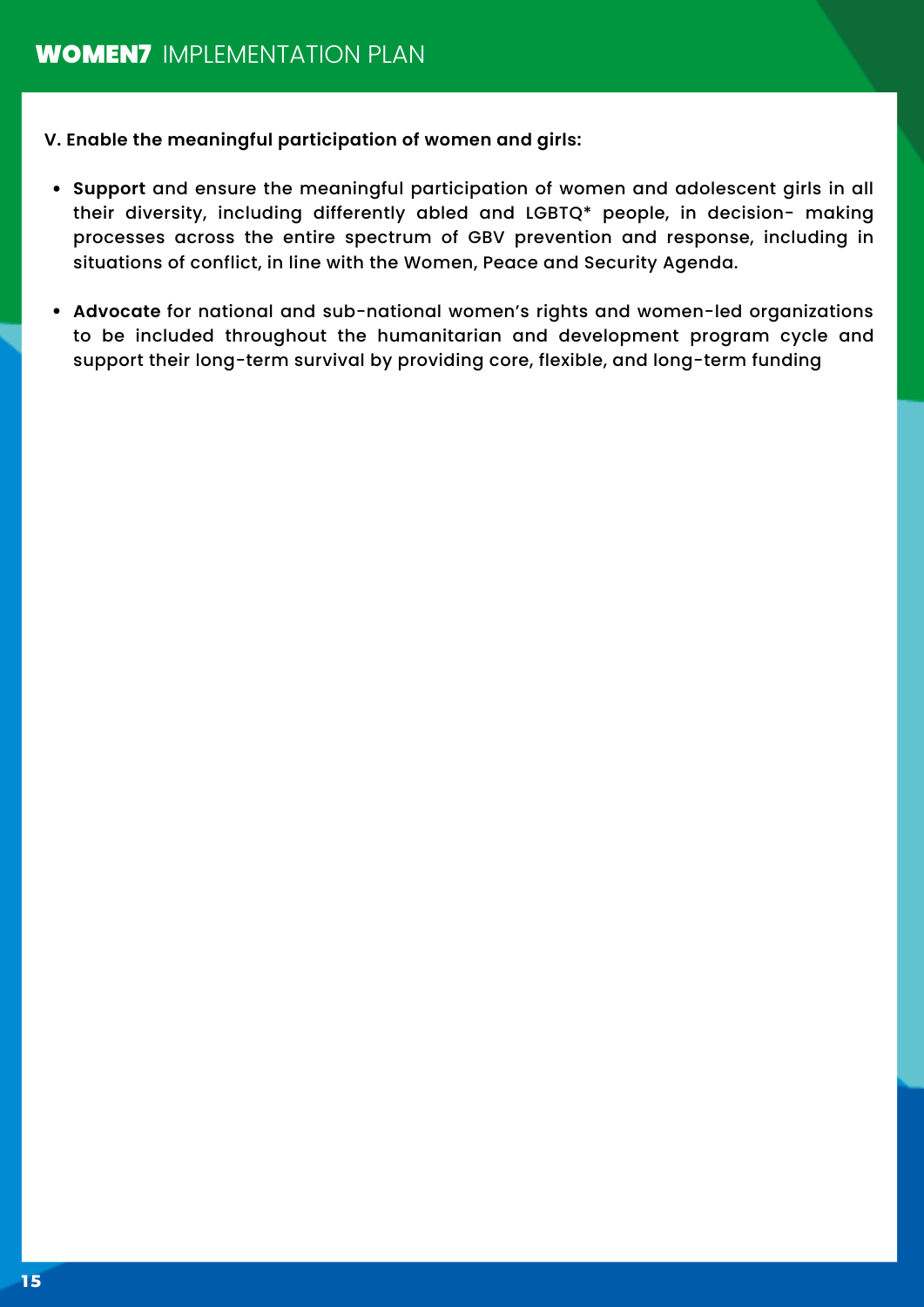

#### **/// ACCOUNTABILITY FRAMEWORK & INSTITUTIONAL MECHANISMS FOR GENDER EQUALITY**

Gender equality is a fundamental driver of sustainable development and economic growth and therefore a top priority for the G7. It is difficult to make true progress towards gender equality without clear accountability mechanisms that include robust gender disaggregated data and a way to track that over time. Although there is an Accountability Working Group that focuses on monitoring the implementation of G7 development and development-related commitments, there are gaps in the monitoring and accountability framework for domestic gender equality policy. Institutional mechanisms are needed to track gender policy and monitor G7 commitments toward advancing the status of gender equality within the G7 and determining the best way forward.

#### **We call on the G7 leaders to:**

**I. Adopt accountability frameworks** regarding G7 commitments on gender equality at home and abroad, including algorithmic accountability for all algorithmic decisionmaking systems as they disproportionately affect women, girls and the most marginalized. Strong political will is a prerequisite for effective accountability. The accountability mechanisms should be part of the standing agenda in each G7 presidency in order to measure, adjust and assess public policies and their impact on women and girls.

**II. Implement the GEAC's monitoring proposal to report progress towards gender equality on an annual basis at the G7 Leaders' Summit**. These reports will track implementation of all GEAC and W7 recommendations since 2018 and should complement the work of the G7 Accountability Working Group on gender-related development commitments:

- **Apply** gender equality as a crosscutting principle in government by using recognized instruments such as gender impact assessment, gender analysis of legislation, gender equality marker systems, etc.
- **Produce** an annually updated dashboard to monitor gender equality in G7 countries and the progress made, using an agreed set of key indicators\* across a range of policy areas that are relevant to the progression of gender equality.
- **Publish** a report ("implementation report") triennially on the implementation of gender equality commitments endorsed by G7 leaders.

\*Example of the OECD dashboard on gender equality https://www.oecd.org/gender/data/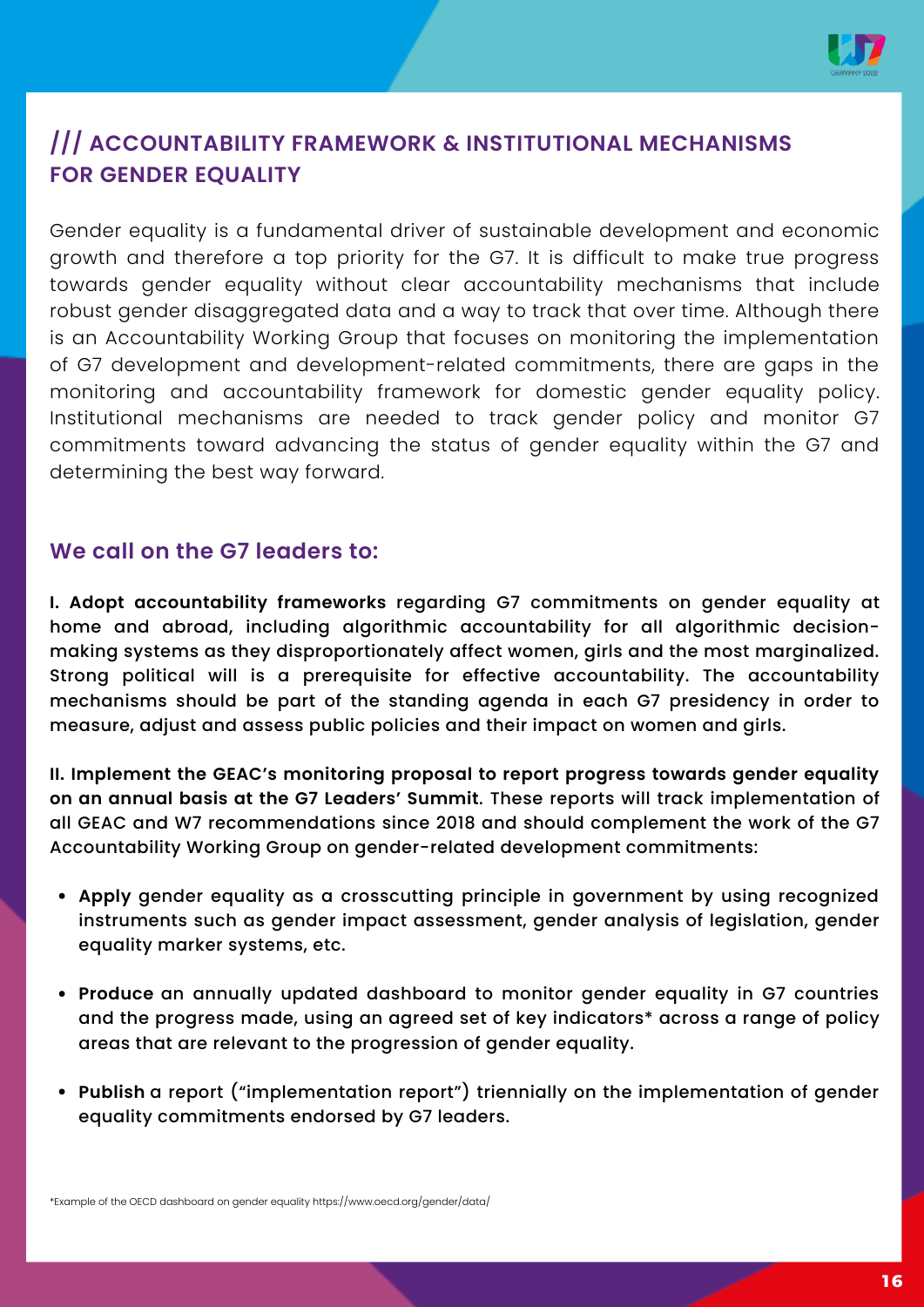**III. Ensure** transparency and the regular evaluation of gender equality policies and commitments in the G7, to be conducted at least triennially by public and independent evaluation bodies specializing in gender equality.

**IV. Ensure** that national and international accountability mechanisms, transitional and restorative justice mechanisms, including truth commissions and reparations processes, investigate crimes that may amount to gender persecution in conflicts and atrocities.

**V. Develop** and integrate approaches to hold corporations based in G7 states responsible for environmental degradation and attacks on women's human rights and on environmental defenders.

**VII. Develop** robust ways to measure economic empowerment outcomes and impacts and to increase knowledge of and commitments to holistic approaches to empowerment.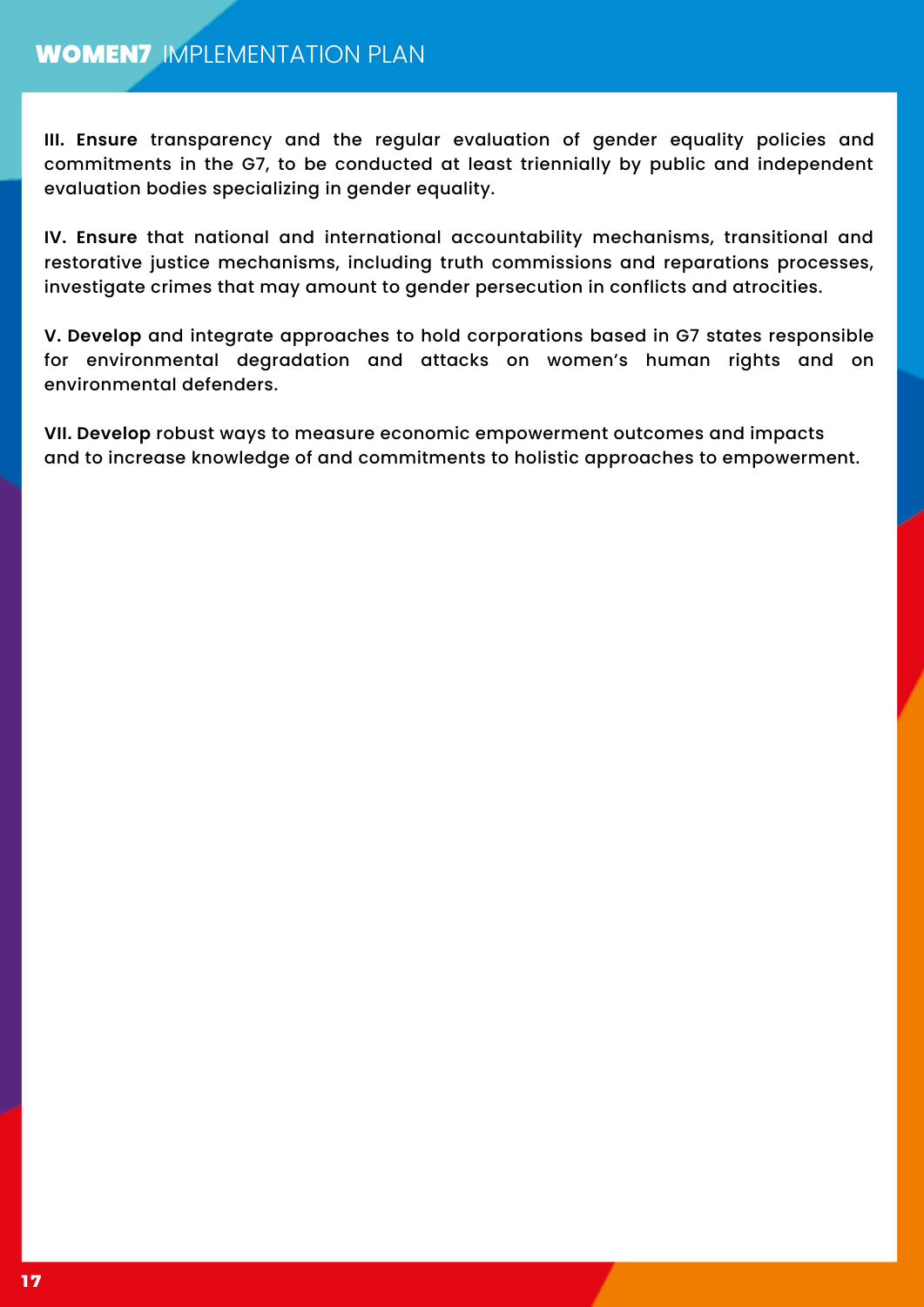

#### **I**mprint

Women7 (W7) is a group of civil society organizations that come together to promote proposals on gender equality and women's rights within the G7 process. The Deutscher Frauenrat (National Council of German Women's Organizations) is hosting the 2022 Women7 Dialogue during Germany's G7 presidency. As an umbrella organization of around 60 nationwide women's associations and organizations, the Deutscher Frauenrat is the biggest women's lobby in Germany.

Deutscher Frauenrat e.V. c/o W7 Gesamtprojekt Axel-Springer-Str. 54a 10117 Berlin Germany

Tel.: +49 30 2639299-20 info@women7.org www.women7.org

**@women7official**



*Women7 is funded by the Federal Ministry for Family Affairs, Senior Citizens, Women and Youth.*